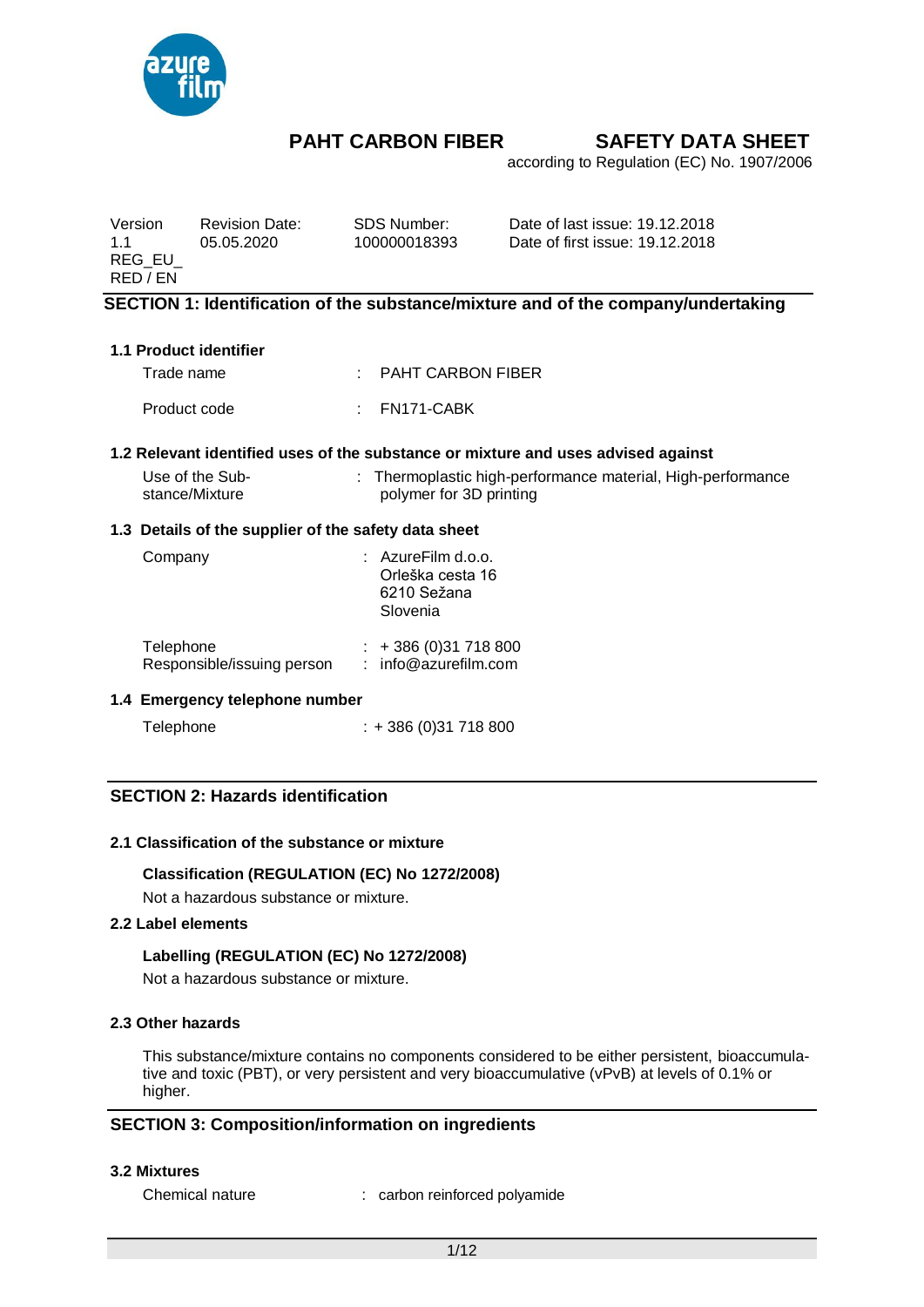

according to Regulation (EC) No. 1907/2006

| Version<br>1.1<br>$REG_EU$<br>RED / EN                   | <b>Revision Date:</b><br>05.05.2020                       | <b>SDS Number:</b><br>Date of last issue: 19.12.2018<br>100000018393<br>Date of first issue: 19.12.2018                                                                                                                                                                                       |  |  |  |
|----------------------------------------------------------|-----------------------------------------------------------|-----------------------------------------------------------------------------------------------------------------------------------------------------------------------------------------------------------------------------------------------------------------------------------------------|--|--|--|
| Remarks                                                  |                                                           | No hazardous ingredients                                                                                                                                                                                                                                                                      |  |  |  |
|                                                          | <b>SECTION 4: First aid measures</b>                      |                                                                                                                                                                                                                                                                                               |  |  |  |
|                                                          | 4.1 Description of first aid measures                     |                                                                                                                                                                                                                                                                                               |  |  |  |
| General advice<br>Move out of dangerous area.<br>advice. |                                                           | Never give anything by mouth to an unconscious person.<br>If unconscious, place in recovery position and seek medical<br>Give oxygen or artificial respiration if needed.                                                                                                                     |  |  |  |
| If inhaled                                               |                                                           | : Move to fresh air.<br>If symptoms persist, call a physician.                                                                                                                                                                                                                                |  |  |  |
|                                                          | In case of skin contact                                   | Do NOT use solvents or thinners.<br>Wash off with soap and water.<br>If symptoms persist, call a physician.<br>Cool melted product on skin with plenty of water. Do not re-<br>move solidified product.<br>In case of burns apply cold water until pain subsides then<br>seek medical advice. |  |  |  |
|                                                          | In case of eye contact                                    | : Rinse thoroughly with plenty of water for at least 15 minutes<br>and consult a physician.<br>Keep eye wide open while rinsing.                                                                                                                                                              |  |  |  |
|                                                          | If swallowed                                              | If symptoms persist, call a physician.                                                                                                                                                                                                                                                        |  |  |  |
|                                                          |                                                           | 4.2 Most important symptoms and effects, both acute and delayed                                                                                                                                                                                                                               |  |  |  |
| Symptoms                                                 |                                                           | : No information available.                                                                                                                                                                                                                                                                   |  |  |  |
|                                                          |                                                           | 4.3 Indication of any immediate medical attention and special treatment needed                                                                                                                                                                                                                |  |  |  |
| Treatment                                                |                                                           | : No information available.                                                                                                                                                                                                                                                                   |  |  |  |
|                                                          | <b>SECTION 5: Firefighting measures</b>                   |                                                                                                                                                                                                                                                                                               |  |  |  |
|                                                          |                                                           |                                                                                                                                                                                                                                                                                               |  |  |  |
|                                                          | 5.1 Extinguishing media<br>Suitable extinguishing media : | Use extinguishing measures that are appropriate to local cir-                                                                                                                                                                                                                                 |  |  |  |

|                                   | cumstances and the surrounding environment.<br>Use water spray, alcohol-resistant foam, dry chemical or car-<br>bon dioxide. |
|-----------------------------------|------------------------------------------------------------------------------------------------------------------------------|
| Unsuitable extinguishing<br>media | : High volume water jet                                                                                                      |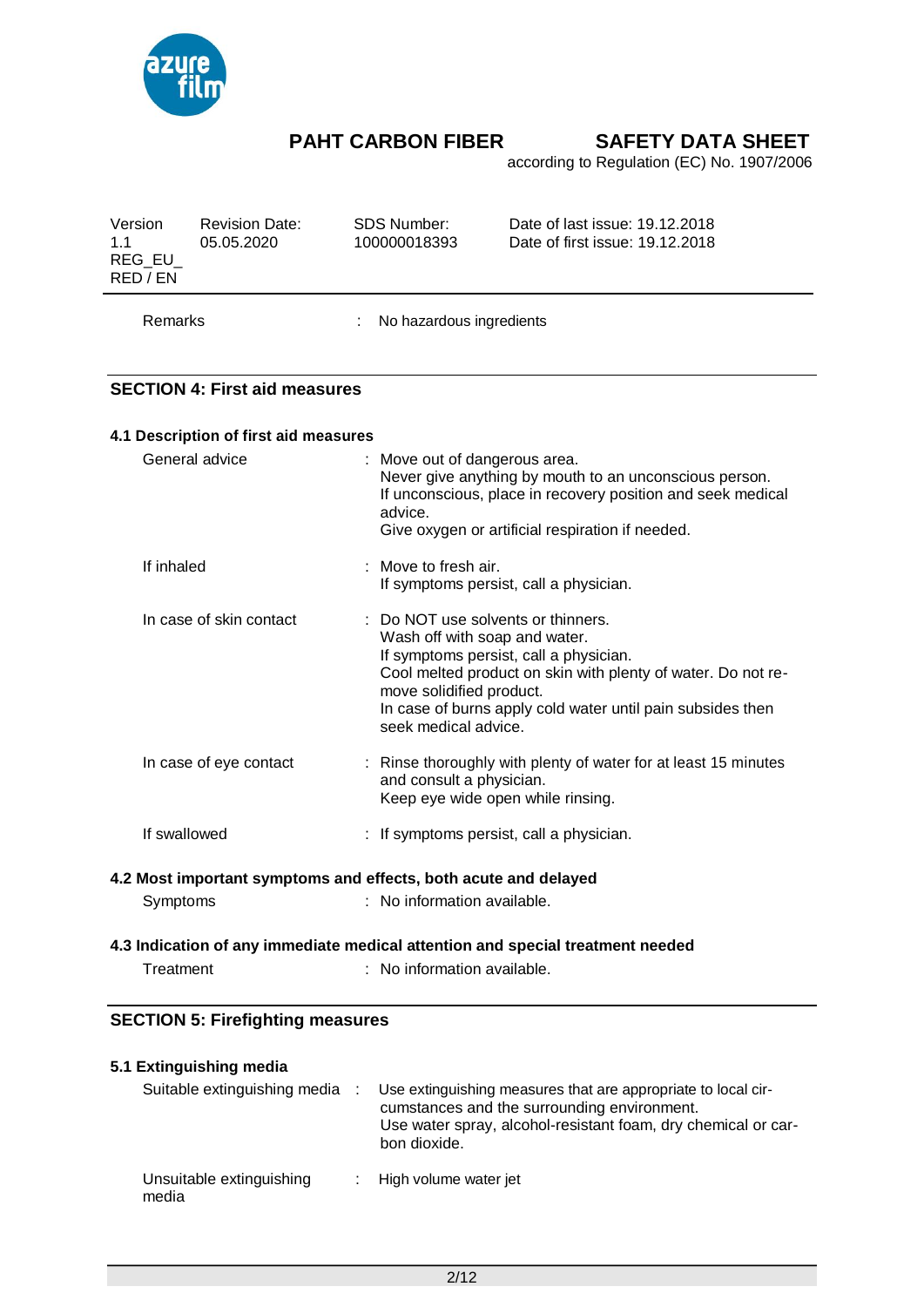

according to Regulation (EC) No. 1907/2006

Version Revision Date: SDS Number: Date of last issue: 19.12.2018 05.05.2020 100000018393 Date of first issue: 19.12.2018 REG\_EU\_ RED / EN

> tainer for disposal. Avoid dispersal of dust in the air (i.e., clearing dust surfaces with compressed air). Avoid dust formation.

### **6.4 Reference to other sections**

For personal protection see section 8., For disposal considerations see section 13.

# **SECTION 7: Handling and storage**

| 7.1 Precautions for safe handling                                |    |                                                                                                                                                                                                                                                                                                                                                                                     |
|------------------------------------------------------------------|----|-------------------------------------------------------------------------------------------------------------------------------------------------------------------------------------------------------------------------------------------------------------------------------------------------------------------------------------------------------------------------------------|
| Advice on safe handling                                          | t. | Provide for appropriate exhaust ventilation and dust collection<br>at machinery.<br>The material can accumulate static charge and can therefore<br>cause electrical ignition.<br>Minimize dust generation and accumulation.<br>Dust must be collected and disposed of carefully.<br>Wear personal protective equipment.<br>Do not breathe vapours/dust.                             |
| Advice on protection against<br>fire and explosion               | t. | Take measures to prevent the build up of electrostatic charge.<br>During processing, dust may form explosive mixture in air.<br>Keep away from heat and sources of ignition.<br>Normal measures for preventive fire protection.                                                                                                                                                     |
| Hygiene measures                                                 |    | : Handle in accordance with good industrial hygiene and safety<br>practice.<br>Avoid contact with skin, eyes and clothing.<br>Wash hands before breaks and immediately after handling the<br>product.<br>Regular cleaning of equipment, work area and clothing.<br>Keep away from food and drink.<br>General industrial hygiene practice.<br>When using do not eat, drink or smoke. |
| 7.2 Conditions for safe storage, including any incompatibilities |    |                                                                                                                                                                                                                                                                                                                                                                                     |
| Requirements for storage<br>areas and containers                 |    | : Keep containers tightly closed in a dry, cool and well-<br>ventilated place.                                                                                                                                                                                                                                                                                                      |
| Further information on stor-<br>age conditions                   |    | : Keep away from heat and sources of ignition.<br>Keep away from direct sunlight.<br>Avoid moisture.                                                                                                                                                                                                                                                                                |
| Advice on common storage                                         |    | : Keep away from food, drink and animal feedingstuffs.                                                                                                                                                                                                                                                                                                                              |
| Storage class (TRGS 510)                                         | ÷  | 11, Combustible Solids                                                                                                                                                                                                                                                                                                                                                              |
| 7.3 Specific end use(s)                                          |    |                                                                                                                                                                                                                                                                                                                                                                                     |

Specific use(s) : For further information, refer to the product technical data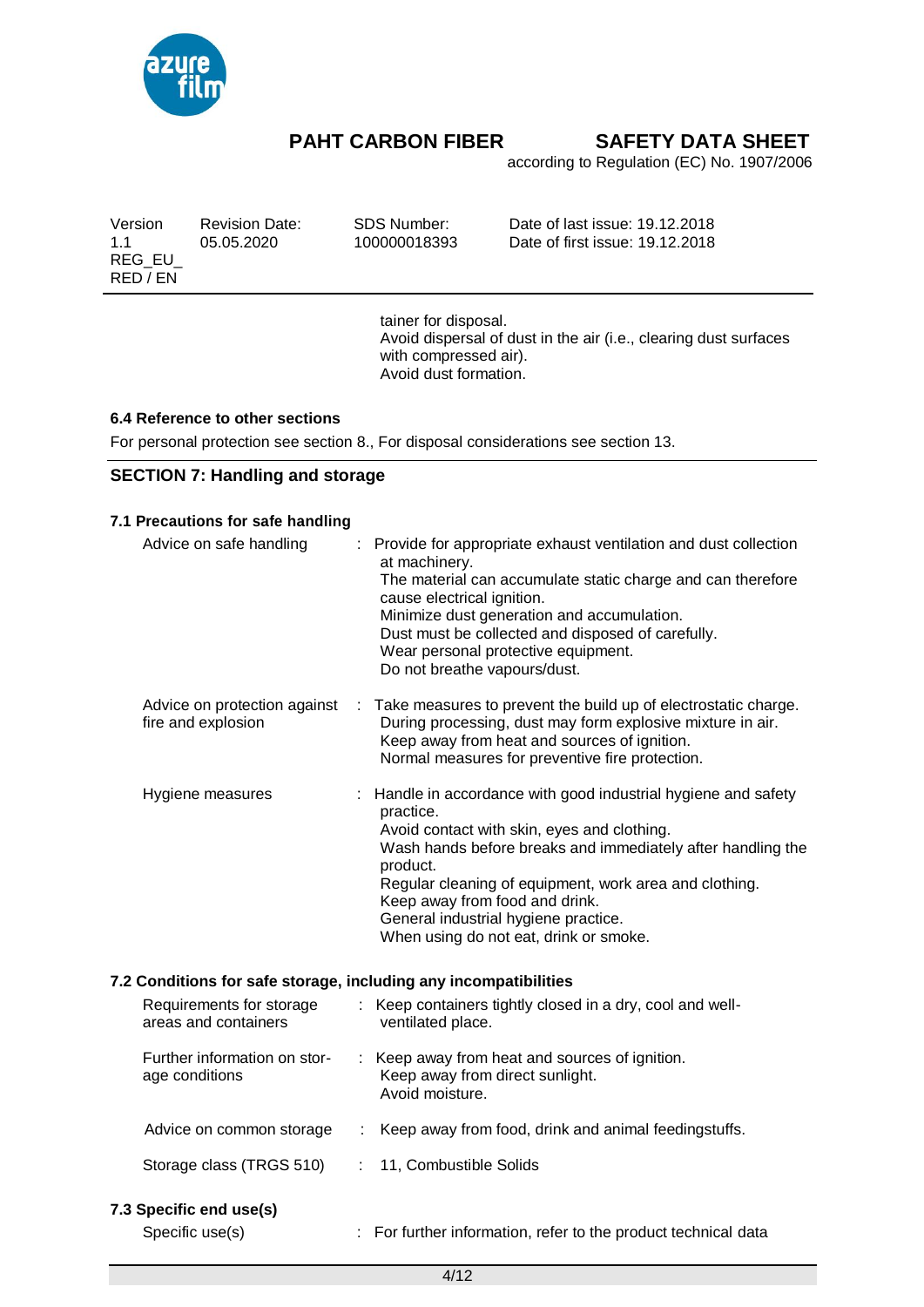

according to Regulation (EC) No. 1907/2006

| Version  | <b>Revision Date:</b> | SDS Number:  |
|----------|-----------------------|--------------|
| 1.1      | 05.05.2020            | 100000018393 |
| REG EU   |                       |              |
| RED / EN |                       |              |

Date of last issue: 19.12.2018 Date of first issue: 19.12.2018

sheet.

# **SECTION 8: Exposure controls/personal protection**

### **8.1 Control parameters**

## **Derived No Effect Level (DNEL) according to Regulation (EC) No. 1907/2006:**

| Substance name | End Use               | Exposure routes | <b>I</b> Potential health ef- | Value            |
|----------------|-----------------------|-----------------|-------------------------------|------------------|
|                |                       |                 | fects                         |                  |
| Carbon black   | Workers               | Inhalation      |                               | $2 \text{ mg/m}$ |
| Remarks:       | DNEL (long-term rep.) |                 |                               |                  |

#### **8.2 Exposure controls**

#### **Engineering measures**

Provide sufficient air exchange and/or exhaust in work rooms. Handle product only in closed system or provide appropriate exhaust ventilation at machinery. Apply measures to prevent dust explosions.

#### **Personal protective equipment**

| Eye protection              | : Safety glasses with side-shields                                                                                                                                                                                                                                                                                                                                                                                                                                                                                                                                                                                                                                                                                                                                                                                                                                                                                                                                                                  |  |
|-----------------------------|-----------------------------------------------------------------------------------------------------------------------------------------------------------------------------------------------------------------------------------------------------------------------------------------------------------------------------------------------------------------------------------------------------------------------------------------------------------------------------------------------------------------------------------------------------------------------------------------------------------------------------------------------------------------------------------------------------------------------------------------------------------------------------------------------------------------------------------------------------------------------------------------------------------------------------------------------------------------------------------------------------|--|
| Hand protection<br>Material | : Protective gloves                                                                                                                                                                                                                                                                                                                                                                                                                                                                                                                                                                                                                                                                                                                                                                                                                                                                                                                                                                                 |  |
| Remarks                     | : The suitability for a specific workplace should be discussed<br>with the producers of the protective gloves.<br>The choice of an appropriate glove does not only depend on<br>its material but also on other quality features and is different<br>from one producer to the other.<br>As the product is a mixture of several substances, the dura-<br>bility of the glove materials cannot be calculated in advance<br>and has to be tested before use.<br>The exact break through time can be obtained from the pro-<br>tective glove producer and this has to be observed.<br>The break through time depends amongst other things on the<br>material, the thickness and the type of glove and therefore<br>has to be measured for each case.<br>Request information on glove permeation properties from the<br>glove supplier.<br>Choose gloves to protect hands against chemicals depending<br>on the concentration and quantity of the hazardous sub-<br>stance and specific to place of work. |  |
| Skin and body protection    | : Safety shoes<br>Wear suitable protective clothing.                                                                                                                                                                                                                                                                                                                                                                                                                                                                                                                                                                                                                                                                                                                                                                                                                                                                                                                                                |  |
| Respiratory protection      | $:$ Effective dust mask<br>In the case of vapour formation use a respirator with an ap-<br>proved filter.                                                                                                                                                                                                                                                                                                                                                                                                                                                                                                                                                                                                                                                                                                                                                                                                                                                                                           |  |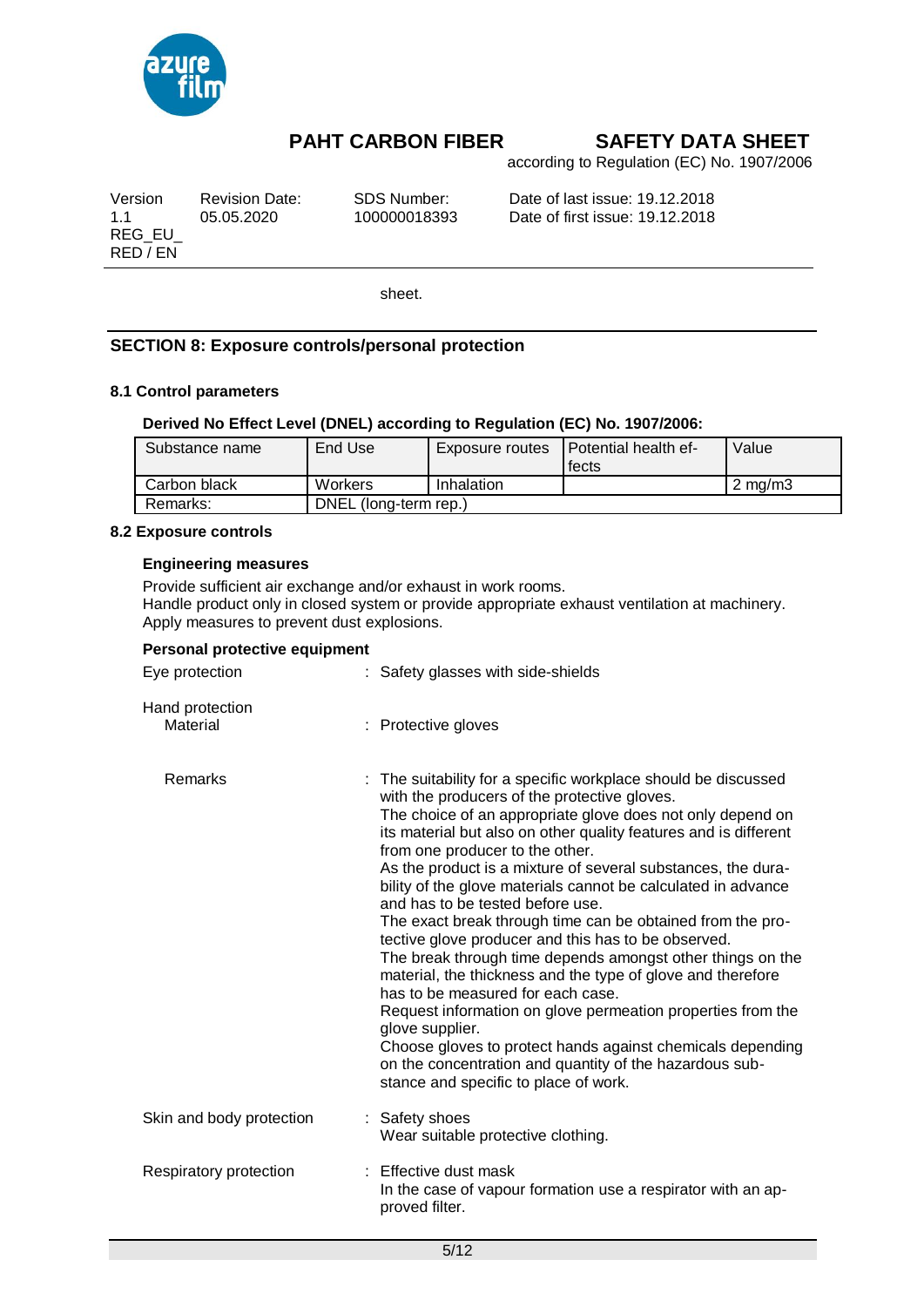

according to Regulation (EC) No. 1907/2006

| Version<br>11<br>REG EU | <b>Revision Date:</b><br>05.05.2020 | SDS Number:<br>100000018393 | Date of last issue: 19.12.2018<br>Date of first issue: 19.12.2018 |
|-------------------------|-------------------------------------|-----------------------------|-------------------------------------------------------------------|
| RED / EN                |                                     |                             |                                                                   |

Protective measures : Follow the skin protection plan.

# **SECTION 9: Physical and chemical properties**

## **9.1 Information on basic physical and chemical properties**

| Appearance                                          |   | pellets                                                                   |
|-----------------------------------------------------|---|---------------------------------------------------------------------------|
| Colour                                              |   | black                                                                     |
| Odour                                               |   | characteristic                                                            |
| <b>Odour Threshold</b>                              | ÷ | not determined                                                            |
| pH                                                  |   | not determined                                                            |
| Melting point/range                                 | ÷ | 225 °C                                                                    |
| Boiling point/boiling range                         |   | not determined                                                            |
| Flash point                                         |   | not determined                                                            |
| Flammability (solid, gas)                           | ÷ | No data available                                                         |
| Upper explosion limit / Upper<br>flammability limit | ÷ | No data available                                                         |
| Lower explosion limit / Lower<br>flammability limit | ÷ | The product is not explosive at itself, but it may form explosive<br>dust |
| Vapour pressure                                     | ÷ | not determined                                                            |
| Relative density                                    | ÷ | No data available                                                         |
| Density                                             |   | not determined                                                            |
| Solubility(ies)<br>Water solubility                 | ÷ | not determined                                                            |
| Solubility in other solvents                        | ÷ | not determined                                                            |
| Partition coefficient: n-<br>octanol/water          |   | No data available                                                         |
| Ignition temperature                                | ÷ | not determined                                                            |
| Decomposition temperature                           | ÷ | No data available                                                         |
| Viscosity<br>Viscosity, dynamic                     | ÷ | Not applicable                                                            |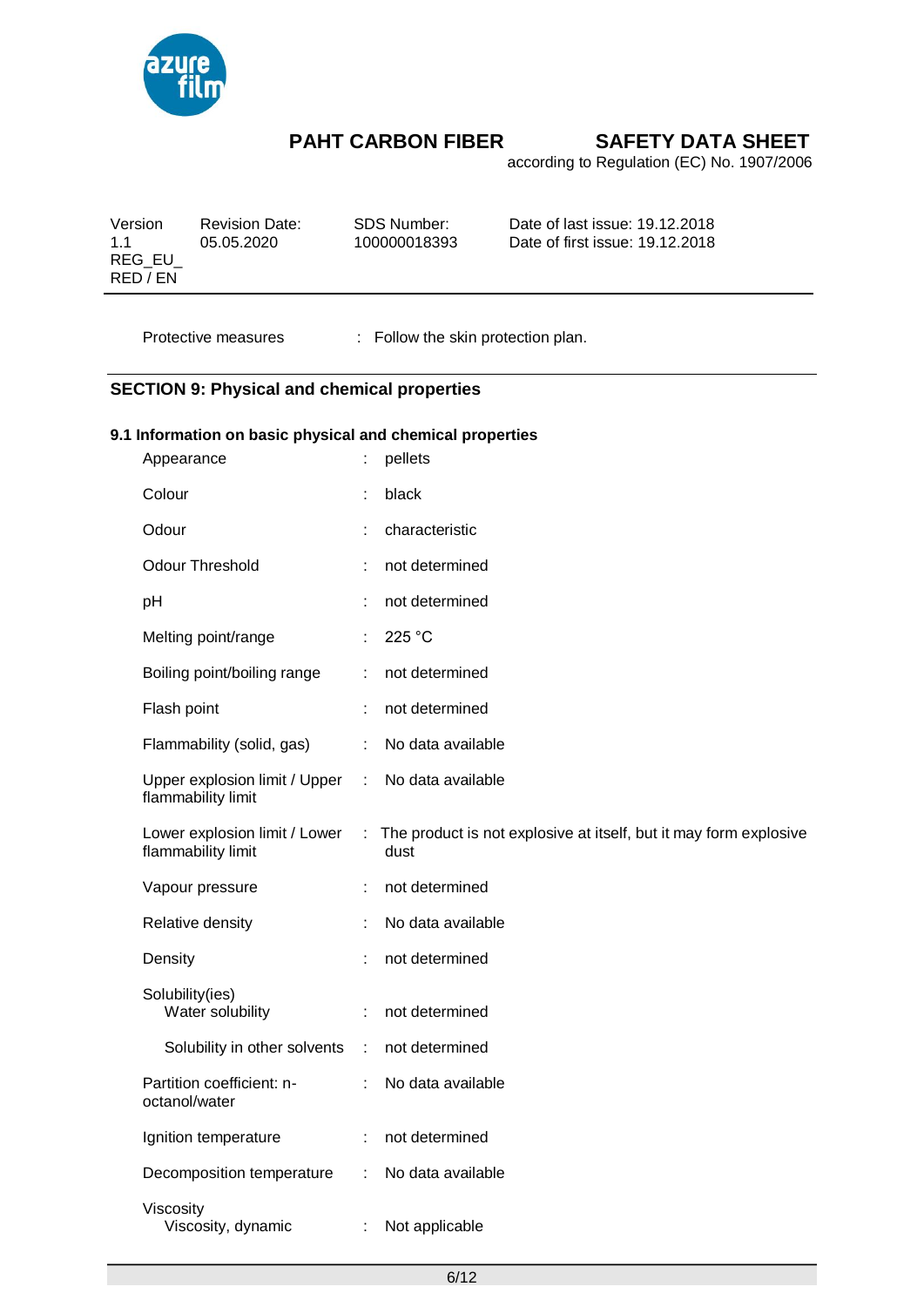

# **SHEET**

according to Regulation (EC) No.

| 1907/2006 |  |
|-----------|--|
|-----------|--|

| Version<br>1.1<br>REG EU<br>RED / EN | <b>Revision Date:</b><br>05.05.2020 | SDS Number:<br>100000018393 | Date of last issue: 19.12.2018<br>Date of first issue: 19.12.2018 |
|--------------------------------------|-------------------------------------|-----------------------------|-------------------------------------------------------------------|
| Viscosity, kinematic                 |                                     | Not applicable<br>÷         |                                                                   |
| 9.2 Other information                |                                     |                             |                                                                   |

Conductivity **: not determined** 

# **SECTION 10: Stability and reactivity**

### **10.1 Reactivity**

No decomposition if stored and applied as directed.

#### **10.2 Chemical stability**

The product is chemically stable.

### **10.3 Possibility of hazardous reactions**

| Burning produces noxious and toxic fumes. |  | Hazardous reactions | : Finely dispersed particles form explosive mixtures with air. |
|-------------------------------------------|--|---------------------|----------------------------------------------------------------|
|-------------------------------------------|--|---------------------|----------------------------------------------------------------|

# **10.4 Conditions to avoid**

| Conditions to avoid | : Keep away from heat and sources of ignition. |
|---------------------|------------------------------------------------|
|                     | Avoid dust formation.                          |
|                     | Avoid moisture.                                |

### **10.5 Incompatible materials**

Materials to avoid : No data available

# **10.6 Hazardous decomposition products**

Carbon monoxide, carbon dioxide and unburned hydrocarbons (smoke). Nitrogen oxides (NOx) Ammonia Hydrogen cyanide (hydrocyanic acid) styrene. Sulphur oxides Metal oxides

## **SECTION 11: Toxicological information**

## **11.1 Information on toxicological effects**

## **Acute toxicity**

### **Product:**

| Acute oral toxicity       | : No data available |
|---------------------------|---------------------|
| Acute inhalation toxicity | : No data available |
| Acute dermal toxicity     | : No data available |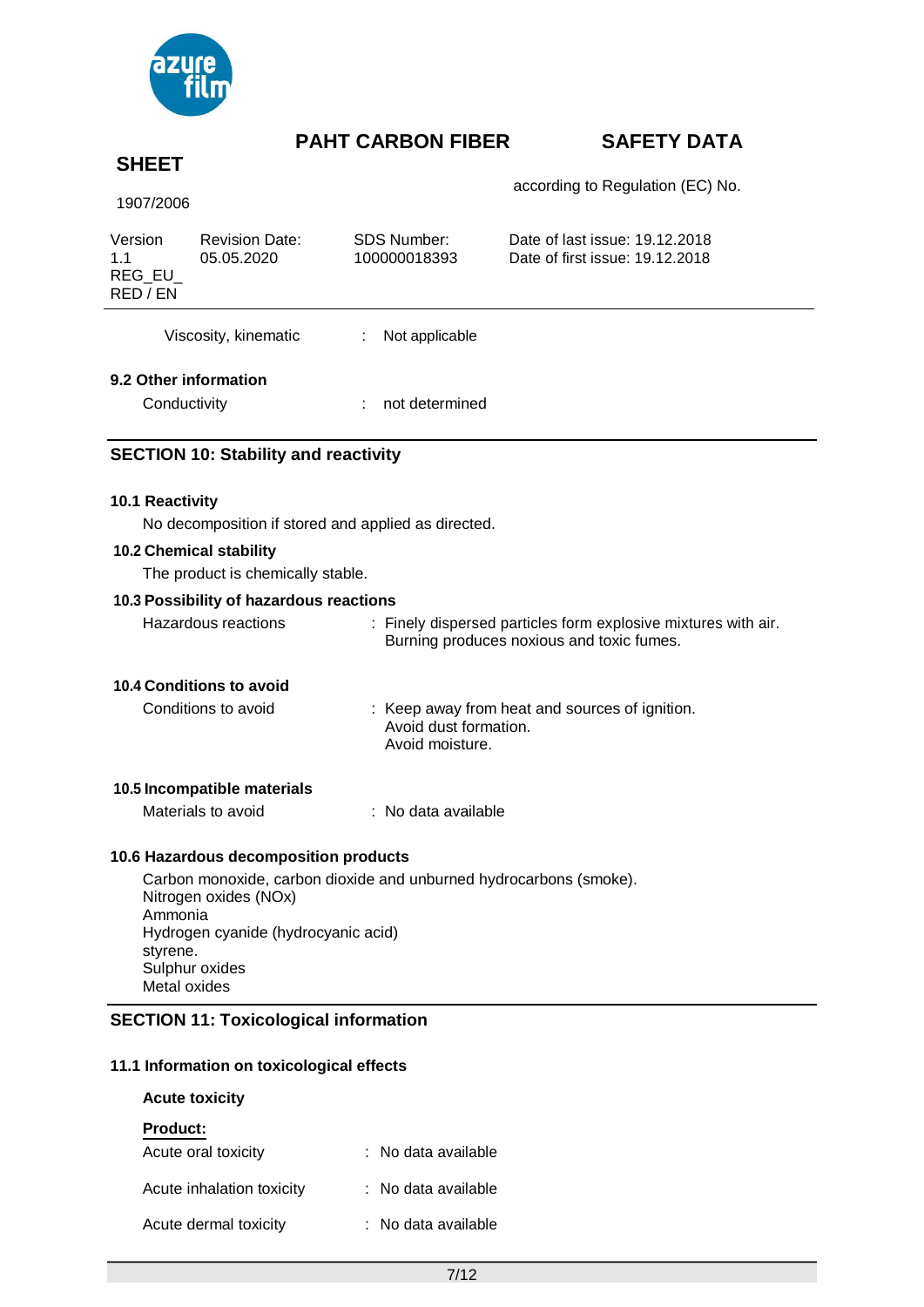

according to Regulation (EC) No. 1907/2006

REG\_EU\_ RED / EN

Version Revision Date: SDS Number: Date of last issue: 19.12.2018 1.1 05.05.2020 100000018393 Date of first issue: 19.12.2018

# **Skin corrosion/irritation**

# **Product:**

No known irritant effect. May cause irritation of respiratory tract.

## **Serious eye damage/eye irritation**

# **Product:**

Dust contact with the eyes can lead to mechanical irritation.

## **Respiratory or skin sensitisation**

# **Product:**

No known sensitising effect.

# **Germ cell mutagenicity**

### **Product:**

| Genotoxicity in vitro | : No data available |
|-----------------------|---------------------|
|                       |                     |

| : No data available |
|---------------------|
|                     |

# **Carcinogenicity**

### **Product:**

This information is not available.

# **Reproductive toxicity**

# **Product:**

Effects on fertility : No data available

# **STOT - single exposure**

# **Product:**

No data available

# **STOT - repeated exposure**

# **Product:**

No data available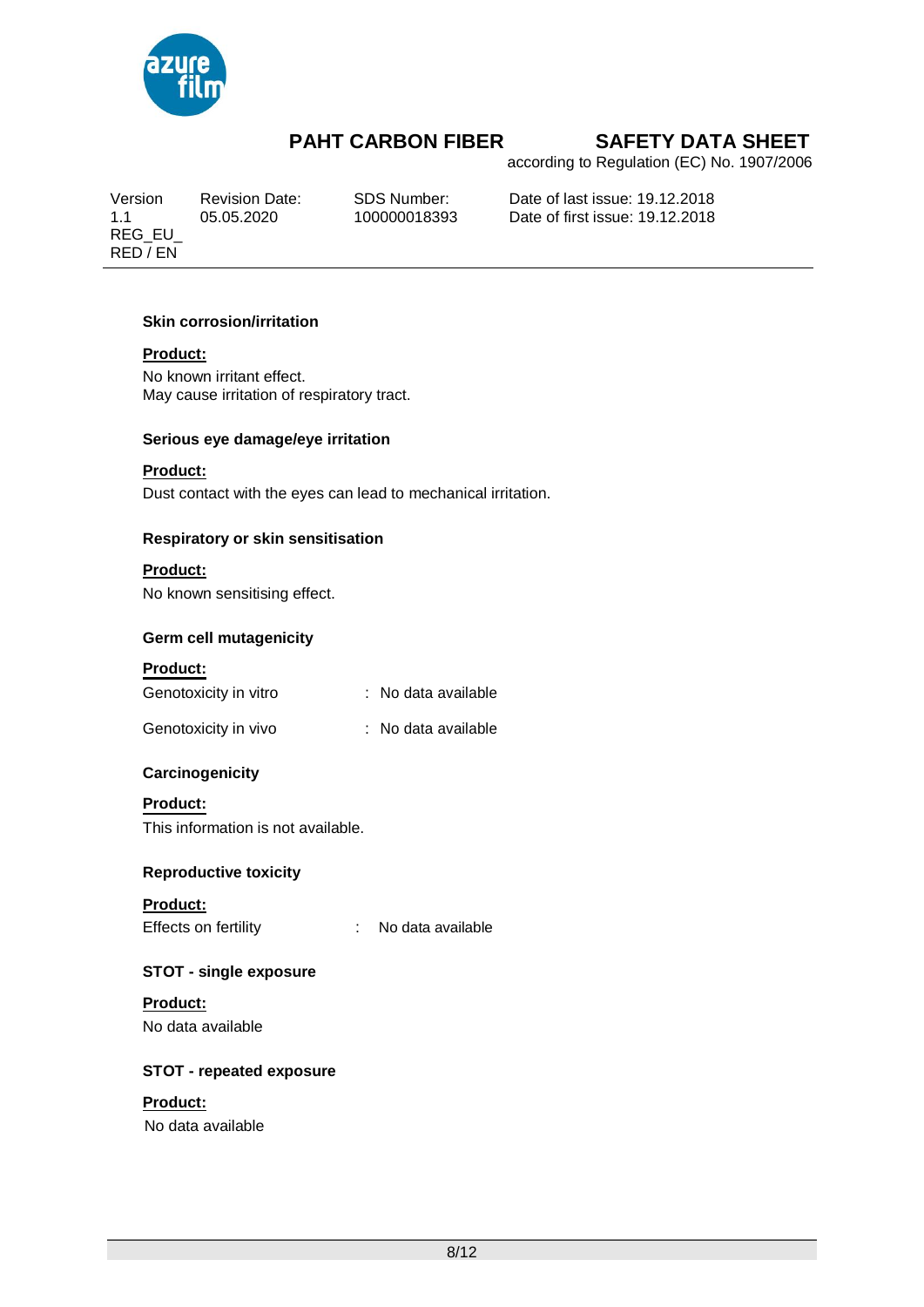

according to Regulation (EC) No. 1907/2006

REG\_EU\_ RED / EN

Version Revision Date: SDS Number: Date of last issue: 19.12.2018 Date of first issue: 19.12.2018

### **Aspiration toxicity**

## **Product:**

No data available

# **SECTION 12: Ecological information**

### **12.1 Toxicity**

| <b>Product:</b>                                        |                     |
|--------------------------------------------------------|---------------------|
| Toxicity to fish                                       | ∶ No data available |
| Toxicity to daphnia and other<br>aquatic invertebrates | : No data available |
| Toxicity to algae                                      | : No data available |
| Toxicity to microorganisms                             | No data available   |

### **12.2Persistence and degradability**

# **Product:**

Biodegradability : No data available

### **12.3Bioaccumulative potential**

### **Product:**

### **12.4Mobility in soil**

# **Product:**

Mobility : No data available

# **12.5Results of PBT and vPvB assessment**

### **Product:**

| Assessment | : This substance/mixture contains no components considered   |
|------------|--------------------------------------------------------------|
|            | to be either persistent, bioaccumulative and toxic (PBT), or |
|            | very persistent and very bioaccumulative (vPvB) at levels of |
|            | $0.1\%$ or higher                                            |

# **12.6Other adverse effects**

# **Product:**

| Additional ecological infor- | Should not be released into the environment. |
|------------------------------|----------------------------------------------|
| mation                       |                                              |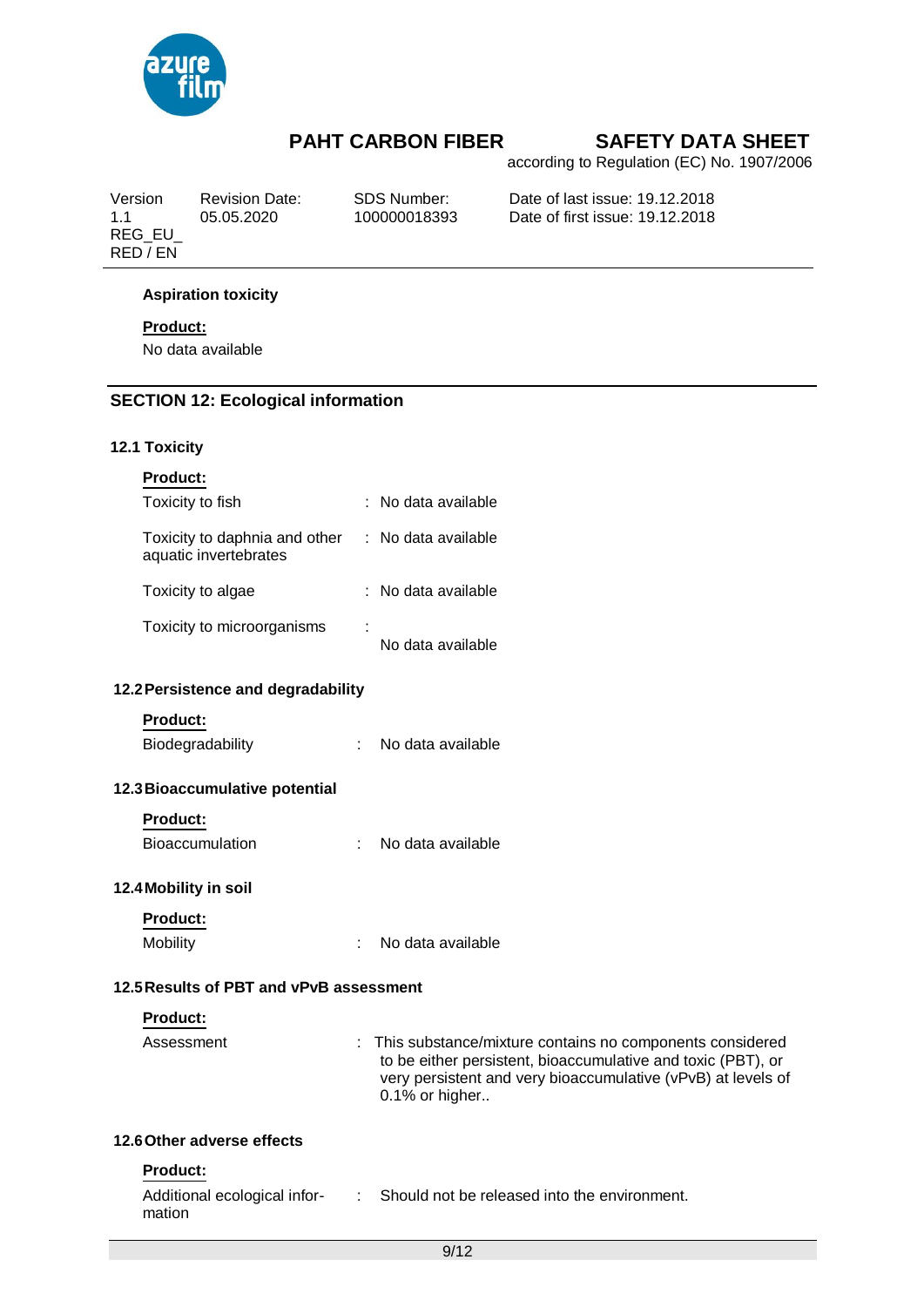

according to Regulation (EC) No. 1907/2006

| Version            | <b>Revision Date:</b> | SDS Number:  | Date of last issue: 19.12.2018  |
|--------------------|-----------------------|--------------|---------------------------------|
| 11                 | 05.05.2020            | 100000018393 | Date of first issue: 19.12.2018 |
| REG EU<br>RED / EN |                       |              |                                 |

# **SECTION 13: Disposal considerations**

| 13.1 Waste treatment methods |                                                                                                                                                                                                                                                               |
|------------------------------|---------------------------------------------------------------------------------------------------------------------------------------------------------------------------------------------------------------------------------------------------------------|
| Product                      | Dispose of in accordance with the European Directives on<br>waste and hazardous waste.<br>In accordance with local and national regulations.<br>According to the European Waste Catalogue, Waste Codes<br>are not product specific, but application specific. |
| Contaminated packaging       | Dispose of in accordance with local regulations.<br>Dispose of as unused product.                                                                                                                                                                             |

# **SECTION 14: Transport information**

### **14.1 UN number**

Not regulated as a dangerous good

## **14.2 UN proper shipping name**

Not regulated as a dangerous good

### **14.3 Transport hazard class(es)**

Not regulated as a dangerous good

### **14.4 Packing group**

Not regulated as a dangerous good

### **14.5 Environmental hazards**

Not regulated as a dangerous good

### **14.6 Special precautions for user**

# Not applicable

# **14.7 Transport in bulk according to Annex II of Marpol and the IBC Code**

Not applicable for product as supplied.

# **SECTION 15: Regulatory information**

### **15.1 Safety, health and environmental regulations/legislation specific for the substance or mixture**

### **Other regulations:**

The product does not need to be labelled in accordance with EC directives or respective na-tional laws.

### **15.2 Chemical safety assessment**

A Chemical Safety Assessment is not required for this substance.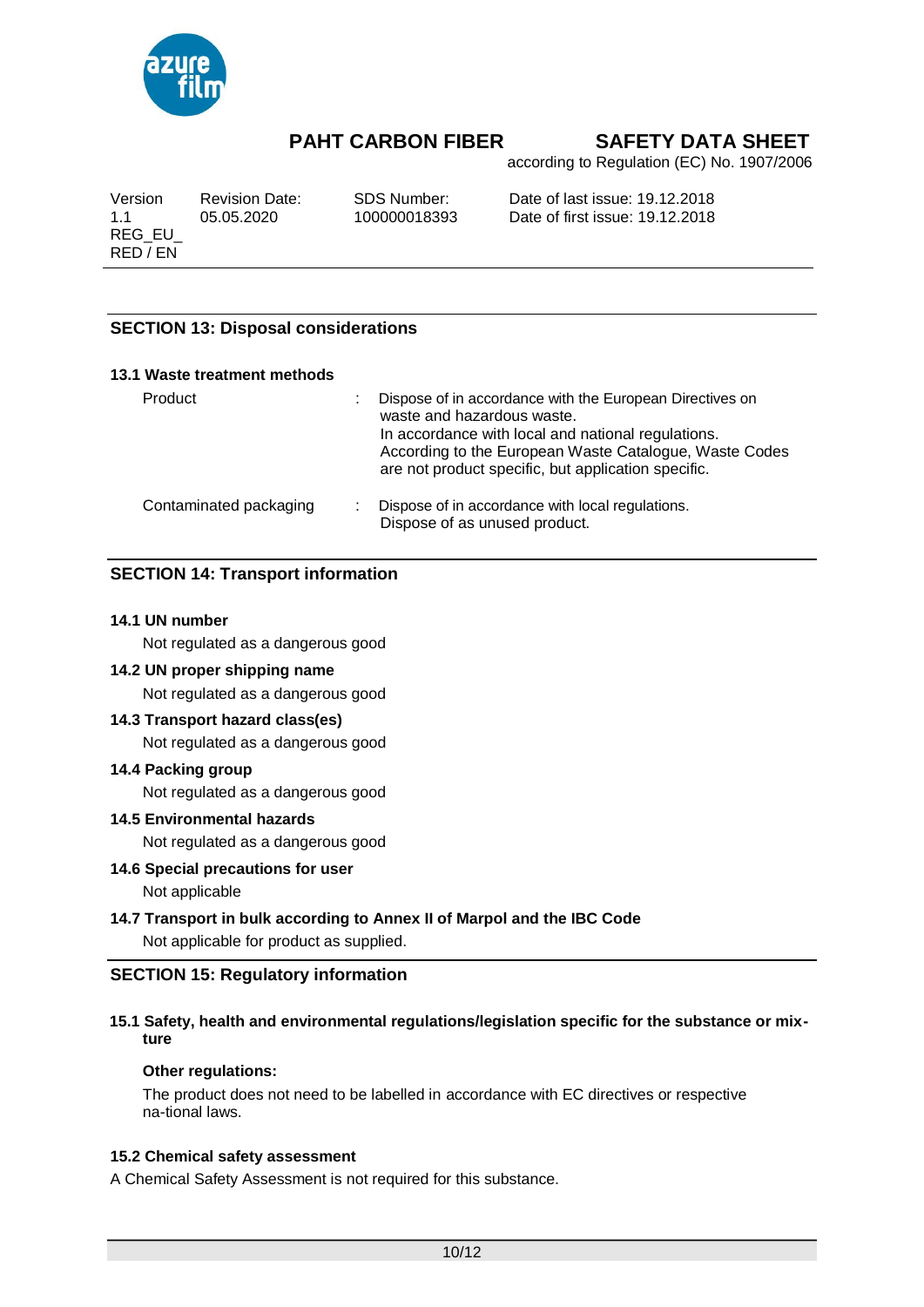

according to Regulation (EC) No. 1907/2006

REG\_EU\_ RED / EN

Version Revision Date: SDS Number: Date of last issue: 19.12.2018 1.1 05.05.2020 100000018393 Date of first issue: 19.12.2018

# **SECTION 16: Other information**

## **Full text of other abbreviations**

ADN - European Agreement concerning the International Carriage of Dangerous Goods by Inland Waterways; ADR - European Agreement concerning the International Carriage of Dangerous Goods by Road; AICS - Australian Inventory of Chemical Substances; ASTM - American Society for the Testing of Materials; bw - Body weight; CLP - Classification Labelling Packaging Regulation; Regulation (EC) No 1272/2008; CMR - Carcinogen, Mutagen or Reproductive Toxicant; DIN - Standard of the German Institute for Standardisation; DSL - Domestic Substances List (Cana-da); ECHA - European Chemicals Agency; EC-Number - European Community number; ECx - Concentration associated with x% response; ELx - Loading rate associated with x% response; EmS - Emergency Schedule; ENCS - Existing and New Chemical Substances (Japan); ErCx - Concentration associated with x% growth rate response; GHS - Globally Harmonized System; GLP - Good Laboratory Practice; IARC - International Agency for Research on Cancer; IATA - International Air Transport Association; IBC - International Code for the Construction and Equip-ment of Ships carrying Dangerous Chemicals in Bulk; IC50 - Half maximal inhibitory concentra-tion; ICAO - International Civil Aviation Organization; IECSC - Inventory of Existing Chemical Substances in China; IMDG - International Maritime Dangerous Goods; IMO - International Mari-time Organization; ISHL - Industrial Safety and Health Law (Japan); ISO - International Organisa-tion for Standardization; KECI - Korea Existing Chemicals Inventory; LC50 - Lethal Concentration to 50 % of a test population; LD50 -Lethal Dose to 50% of a test population (Median Lethal Dose); MARPOL - International Convention for the Prevention of Pollution from Ships; n.o.s. - Not Otherwise Specified; NO(A)EC - No Observed (Adverse) Effect Concentration; NO(A)EL - No Observed (Adverse) Effect Level; NOELR - No Observable Effect Loading Rate; NZIoC - New Zealand Inventory of Chemicals; OECD - Organization for Economic Co-operation and Develop-ment; OPPTS - Office of Chemical Safety and Pollution Prevention; PBT - Persistent, Bioaccumu-lative and Toxic substance; PICCS - Philippines Inventory of Chemicals and Chemical Substanc-es; (Q)SAR - (Quantitative) Structure Activity Relationship; REACH - Regulation (EC) No 1907/2006 of the European Parliament and of the Council concerning the Registration, Evalua-tion, Authorisation and Restriction of Chemicals; RID - Regulations concerning the International Carriage of Dangerous Goods by Rail; SADT - Self-Accelerating Decomposition Temperature; SDS - Safety Data Sheet; SVHC - Substance of Very High Concern; TCSI - Taiwan Chemical Substance Inventory; TRGS - Technical Rule for Hazardous Substances; TSCA - Toxic Sub-stances Control Act (United States); UN - United Nations; vPvB - Very Persistent and Very Bioac-cumulative

### **Further information**

Contact Point : AzureFilm d.o.o

The information provided in this Safety Data Sheet is correct to the best of our knowledge, information and belief at the date of its publication. The information given is designed only as a guidance for safe handling, use, processing, storage, transportation, disposal and release and is not to be considered a warranty or quality specification. The information relates only to the specific material designated and may not be valid for such material used in combination with any other materials or in any process, unless specified in the text.